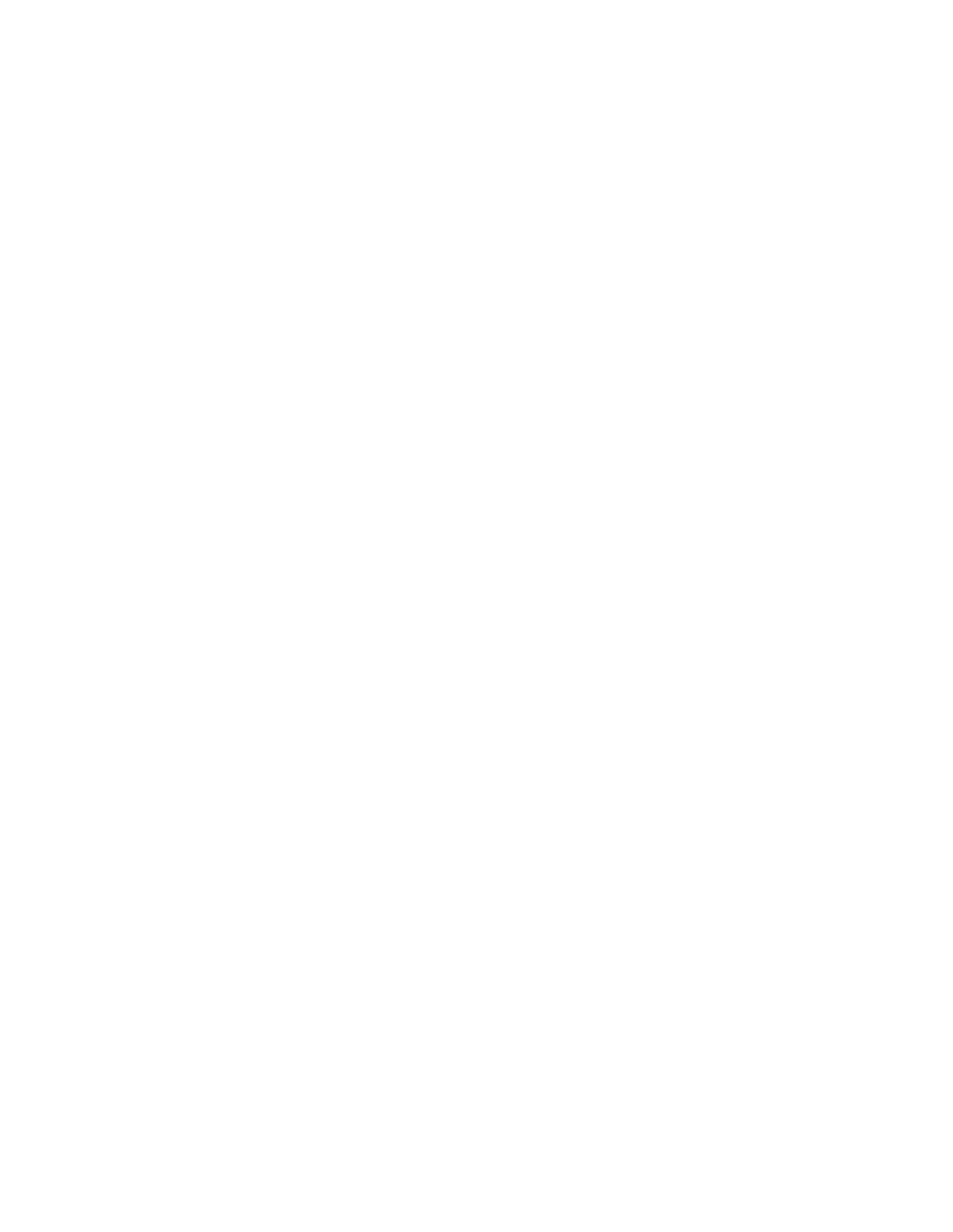

## **FINANCIAL FORECAST**

# **FY2023 – FY2027**SI CITY OF URBANA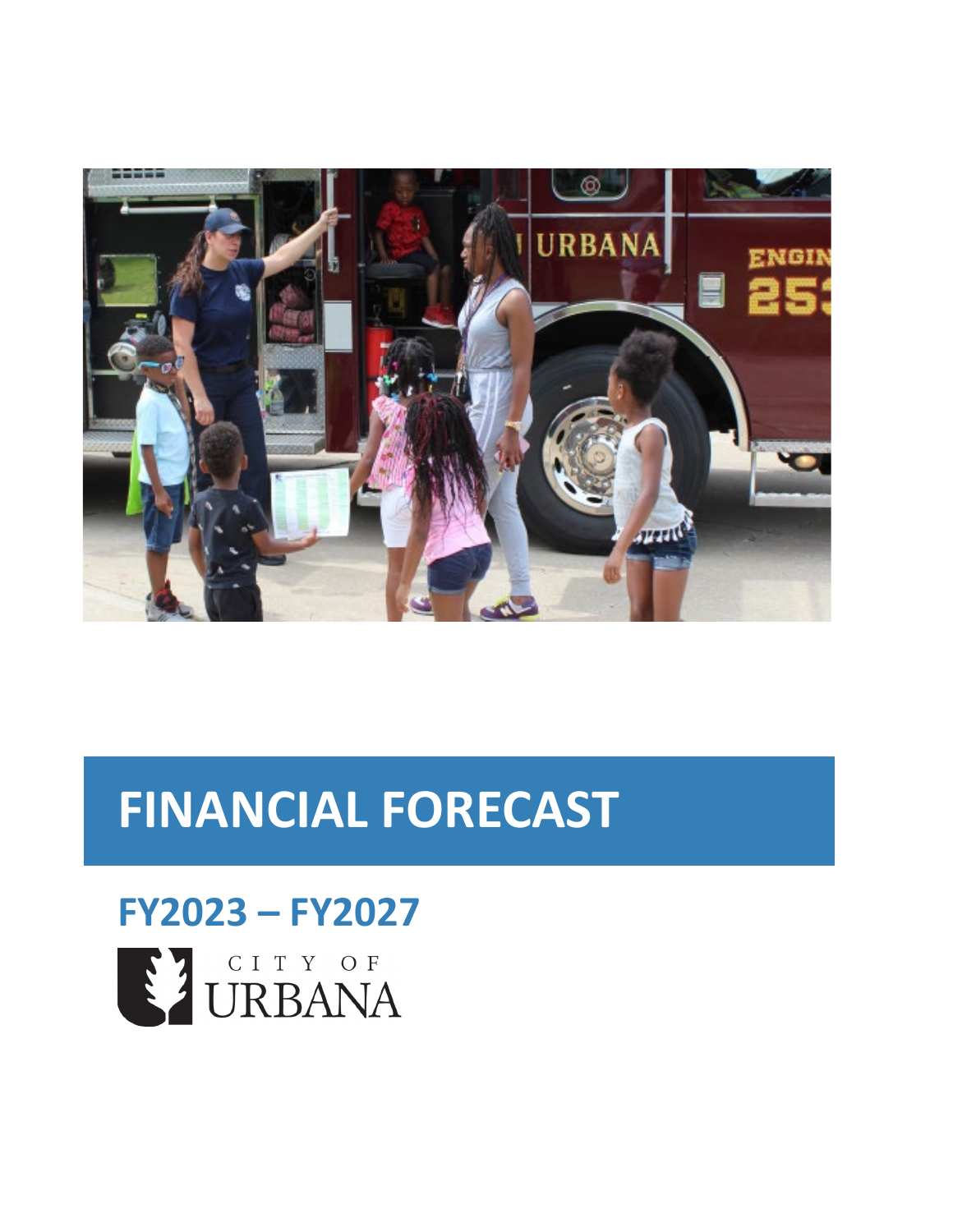### Contents

| a.                                                                                  |    |
|-------------------------------------------------------------------------------------|----|
| b.                                                                                  |    |
| C.                                                                                  |    |
|                                                                                     |    |
| Summary of Other Assumptions 12                                                     |    |
|                                                                                     |    |
|                                                                                     |    |
| Recurring Expenditures as a Percent of Recurring Revenues ______________________ 15 |    |
|                                                                                     |    |
|                                                                                     |    |
|                                                                                     |    |
|                                                                                     |    |
|                                                                                     | 20 |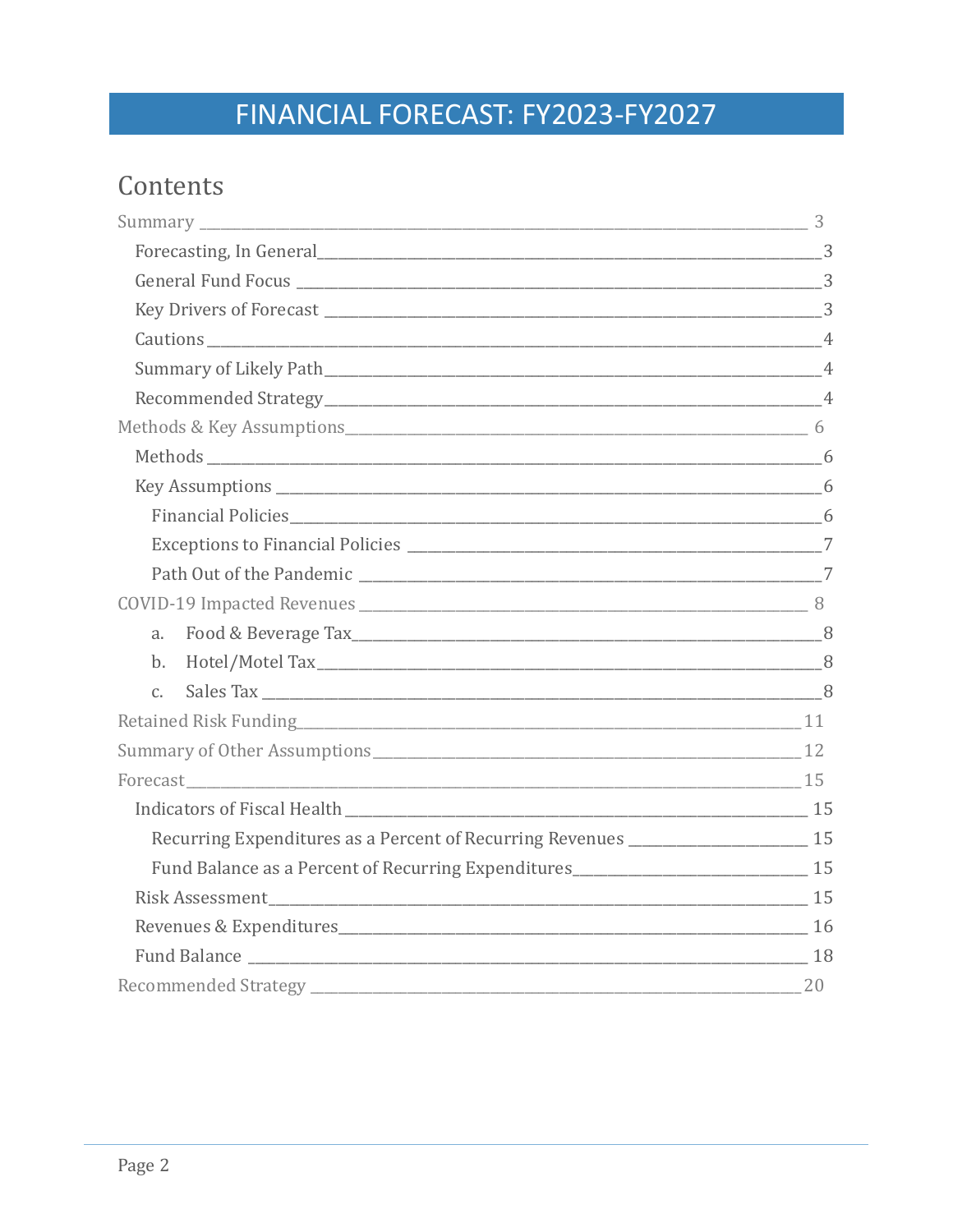### <span id="page-4-0"></span>Summary

#### <span id="page-4-1"></span>FORECASTING, IN GENERAL

Preparing a financial forecast is challenging because of the large number of economic, demographic, and policy variables involved. Many factors are beyond our control, and cannot be known with certainty in advance. We make reasonable assumptions about these variables to produce a forecast. However, the only certainty is that the forecast will not be precisely accurate in predicting the future. It is, however, useful for examining trends, which allows us to strategize for both fiscal risks and opportunities.

The City's Financial Policies require that Finance Department staff prepare an updated forecast annually.

#### <span id="page-4-2"></span>GENERAL FUND FOCUS

The focus of this report is the City's General Operating Fund, which provides funding for most basic City services, such as police protection, fire suppression, and most public works services.

#### <span id="page-4-3"></span>KEY DRIVERS OF FORECAST

Certain items merit special note because their impact on the forecast is so significant. Preparing this forecast was particularly challenging in light of the COVID-19 pandemic and resulting economic impacts. Economic growth in FY2021 showed a strong rebound as vaccinations allowed social and business activity to resume. However, the future path of the pandemic is unknown and has significant impact on the forecast.

The economic recovery from the COVID-19 pandemic declines have affected a wide variety of revenues including some of the major revenue sources in the General Fund such as State and Home-Rule sales tax, hotel/motel tax, and food & beverage tax. Current yearto-date figures show significant increases in revenues resulting from a quicker rebound than initially projected. This translates to positive projections for the remainder of FY2022. One of the key drivers of this significant increase is the positive consumer reaction due to the federal stimulus payments. However, with the end of stimulus payments and different COVID-19 variants emerging, there is still a high degree of uncertainty around the economic recovery.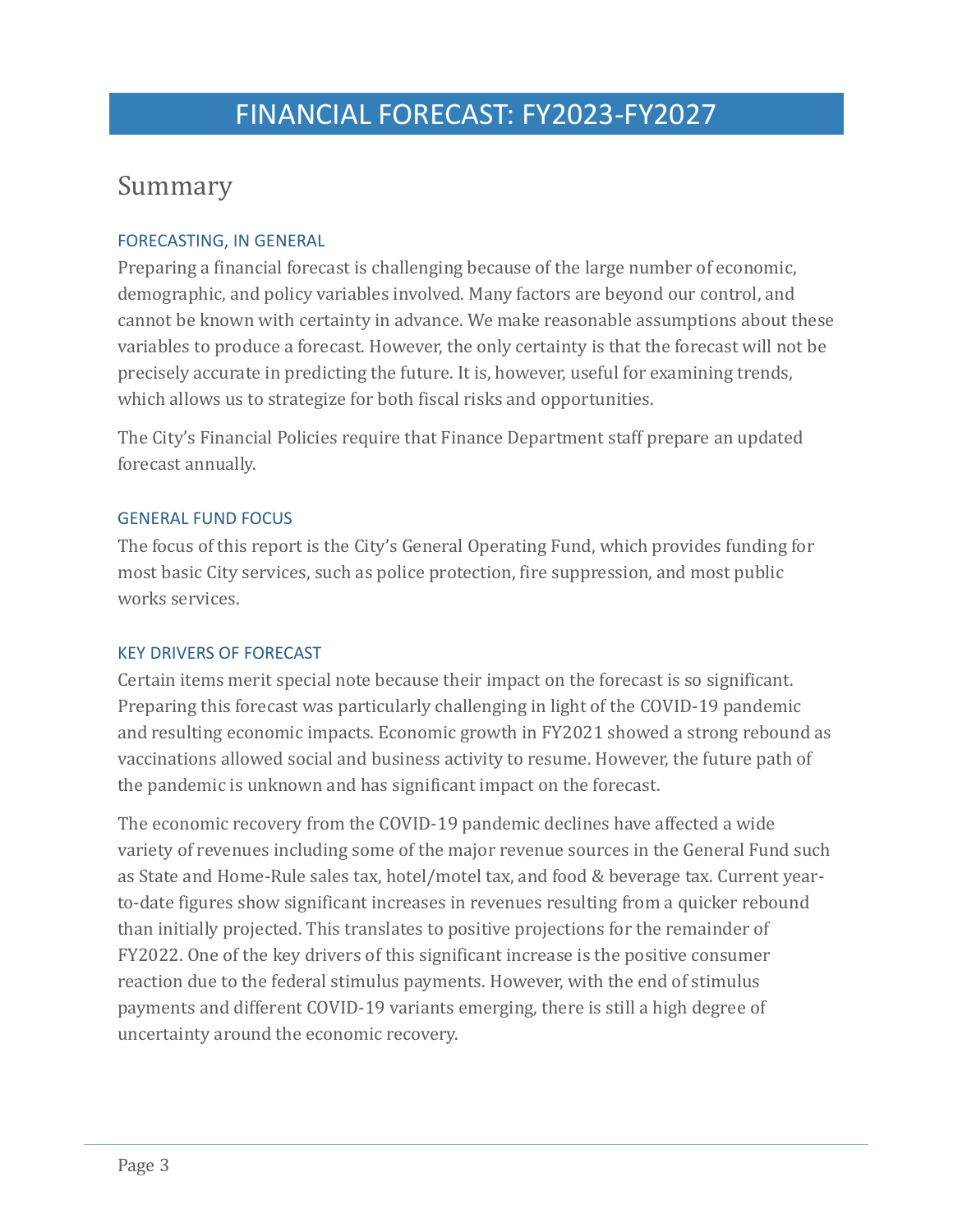#### <span id="page-5-0"></span>**CAUTIONS**

- This forecast should be used to evaluate strategy and make course corrections. It is not intended to be accurate at a detailed level.
- Forecasting is prone to error and those errors are amplified, as we look further into the future, because the forecast for each year builds on prior years. Therefore, we should place less reliance on the later years in the forecast in making decisions about the budget.
- Emergence of different COVID variants shows that the pandemic is not over and that there is still a high degree of uncertainty on this path to recovery from the pandemic and recession.

#### <span id="page-5-1"></span>SUMMARY OF LIKELY PATH

The City's revenues have rebounded from the pandemic declines more quickly than initially projected (although the durability of that rebound is uncertain). As a result, the projected FY2022 ending fund balance is larger than anticipated, which provides flexibility. However, it is likely that recurring expenditures will exceed the policy goal of 98.5% of recurring revenues during the entire period, as expenditures grow faster than revenues. This is sustainable for several years due to a healthy fund balance, and appears to correct over the five-year period. If a recovery is prolonged, revenue increases will likely be required to maintain current services. Economic development, which could lead to faster growth of revenues, is critical in addressing this issue.

The State's fiscal condition is also of concern. Income tax diversion to the State's coffers is always a possibility, without a legislated continuing appropriation. The threat of property tax caps or significant increases in exemptions also remains.

#### <span id="page-5-2"></span>RECOMMENDED STRATEGY

With the leadership of the Mayor and the support of City Council, the City headed into FY2022 in better shape financially than at any time in recent years. No budget reductions or revenue increases are required to maintain current services next fiscal year. However, staff will continue to evaluate potential revenue sources over the next year so that we are prepared to take action when we have a better understanding of the timing and pace of recovery.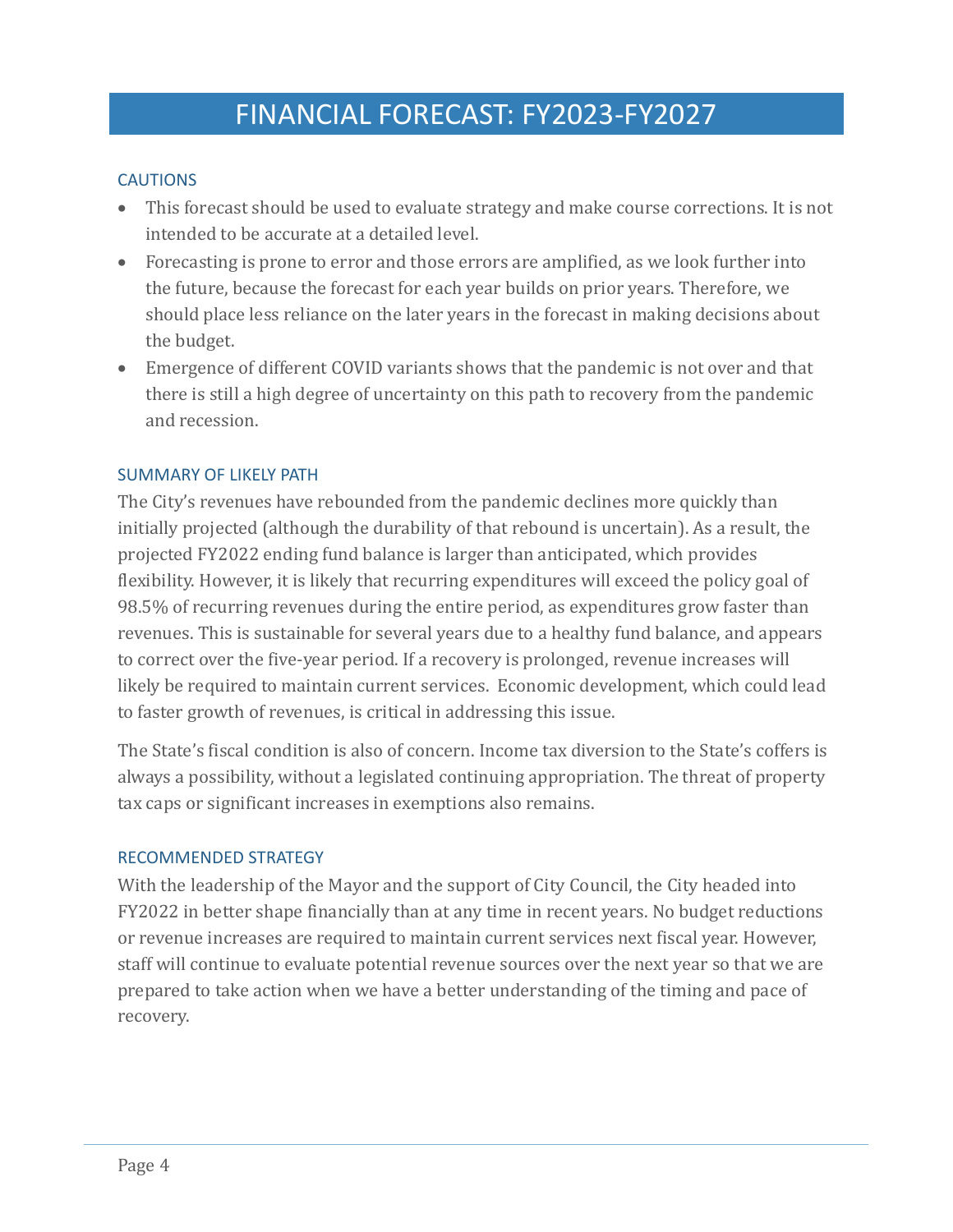Staff will prepare a resolution to increase General Fund minimum fund balance policy from 20% to 25% of recurring expenditures. The goal of this change is to maintain resilience so that we can maintain current services over the long term.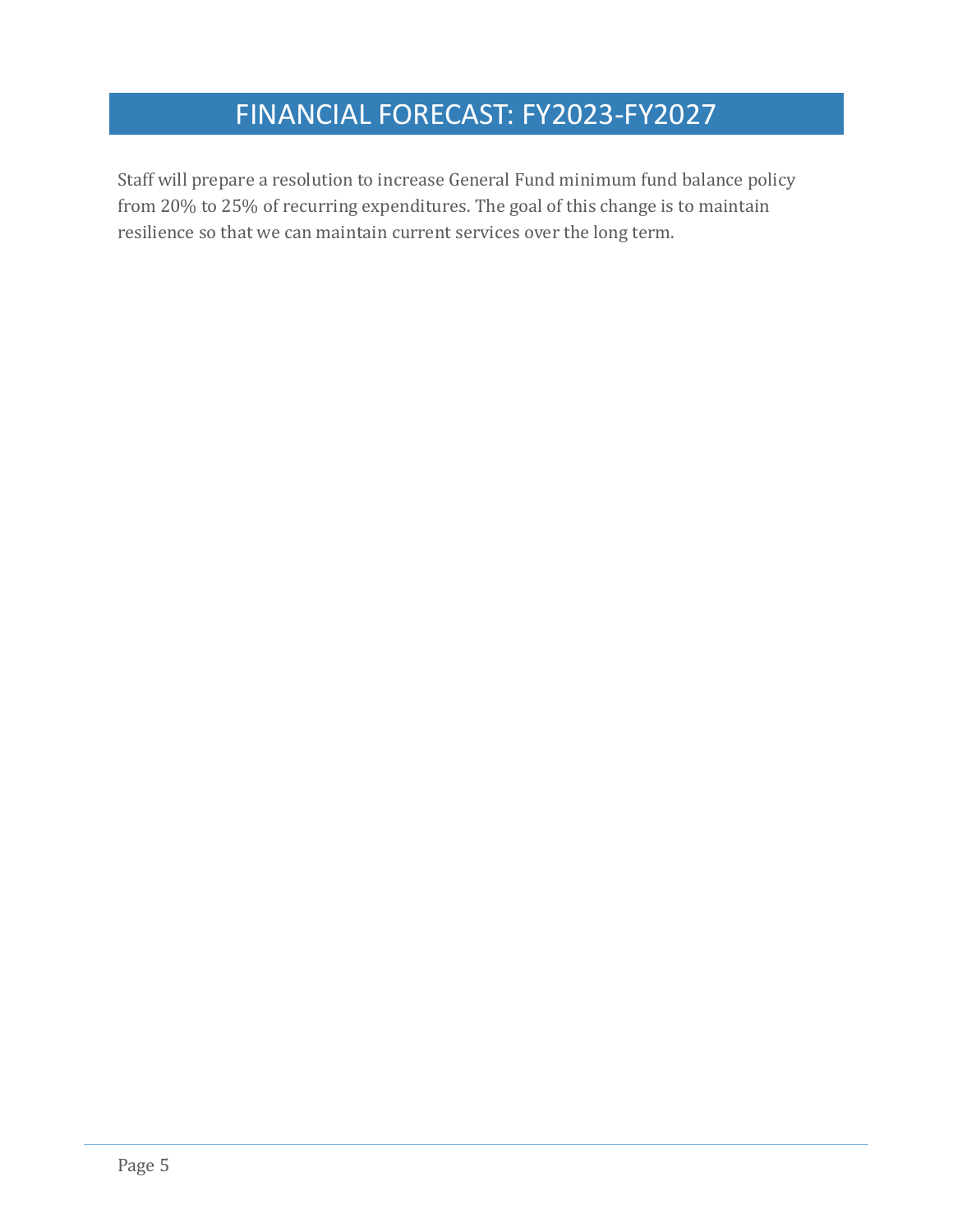### <span id="page-7-0"></span>Methods & Key Assumptions

#### <span id="page-7-1"></span>**METHODS**

It is not practical to develop detailed forecasts for every item in the budget. Forecasting for expenditures is accomplished by grouping expenditures into categories, which tend to be affected by common "drivers." For example, personnel costs are broken into salaries and directly related expenses, pensions, and discretionary personnel expenses, such as overtime. Discretionary personnel expenses can generally be controlled by management, at least to some extent. Some line items are forecast at a detailed level, either because they are very large or tend to be highly variable. All one-time expenditures are factored out when projecting recurring expenditures.

Staff develops projections for major revenue sources at a detailed level because of their significant impact on the budget. Particular attention is paid to sales, income, and property taxes. In addition, this year, several other revenue sources that are affected by the pandemic and resulting recession required additional detailed analysis. Other revenues, such as user fees, are aggregated. For example, most user fees, which are based on the City's cost of providing services, are predicted to increase with wages.

#### <span id="page-7-2"></span>KEY ASSUMPTIONS

#### <span id="page-7-3"></span>Financial Policies

Normally, the forecast is based on the assumption that the budget will comply with the Financial Policies adopted by the City Council. Relevant policies include –

- the City will recommend reserves in the General Fund of at least 25% of recurring expenditures; this allows flexibility in responding to emergencies or unexpected events (Note: this is the proposed policy that City Council will be asked to approve)
- recurring expenditures will not exceed 98.5% of recurring revenues; this allows the City to respond to modest revenue fluctuations without reducing expenditures
- the City will maintain a stable property tax rate, which is currently \$1.3499 per \$100 of assessed valuation (long term goal is a rate of \$1.3152, equal to the City of Champaign)
- capital improvement transfers will increase based on the construction cost index
- public safety pensions will be funded based on amortizing 100% of unfunded liability over 20 years; a five-year transition period began with the 2018 tax levy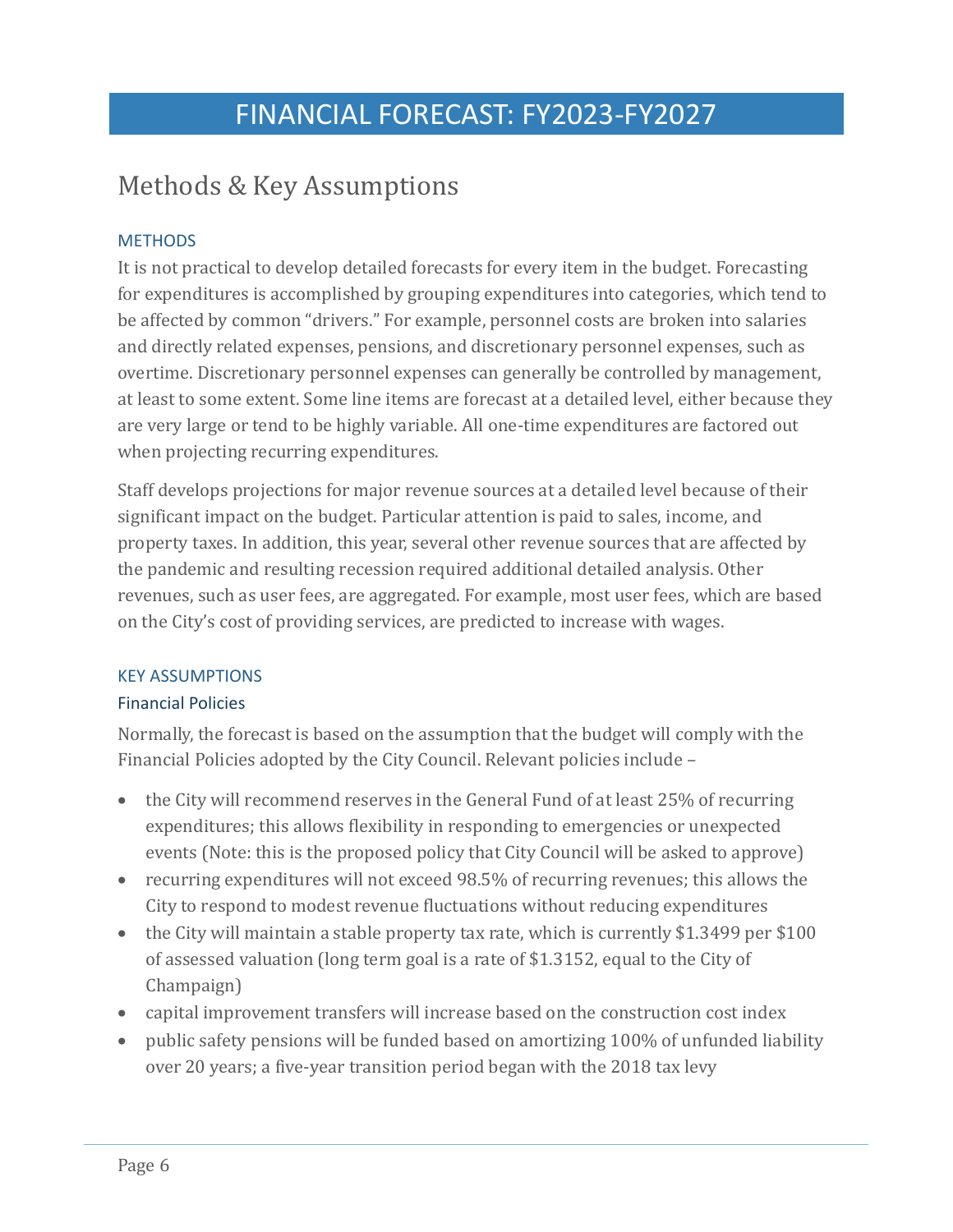#### <span id="page-8-0"></span>Exceptions to Financial Policies

Due to the current recession, the City will likely not comply with the policy of maintaining recurring expenditures at no more than 98.5% of recurring revenues for the duration of the forecast period. The path forward will require spending down fund balance to bridge the gap from recession to recovery. If expenditure reductions become necessary, our healthy fund balance will allow us to take time to consider our options thoughtfully. This is consistent with our plan to increase reserves to allow flexibility in dealing with emergencies and unexpected events.

#### <span id="page-8-1"></span>Path Out of the Pandemic

Many of the assumptions about revenues are based on expectations about the course of the pandemic. In the Likely Case scenario, emergence of different COVID-19 variants will likely persist in the winter 2021-2022 where we expect to see little change in social and business activity, resulting to a slower recovery throughout 2022. Given the slower growth, we anticipate to reach to previous levels of affected revenues by 2023.

In the Best Case scenario, emergence of new COVID-19 variants subsides, and social and business activity normalize by end of 2022. There are no additional waves. Recovery growth will return to the pre-pandemic pace beginning 2023.

The Worst Case scenario assumes new COVID-19 variants continue to emerge throughout 2022, prolonging the downturn. Social and business activity is hampered through 2023, and as a result, we expect to see no growth in affected revenues and decreases in some revenues.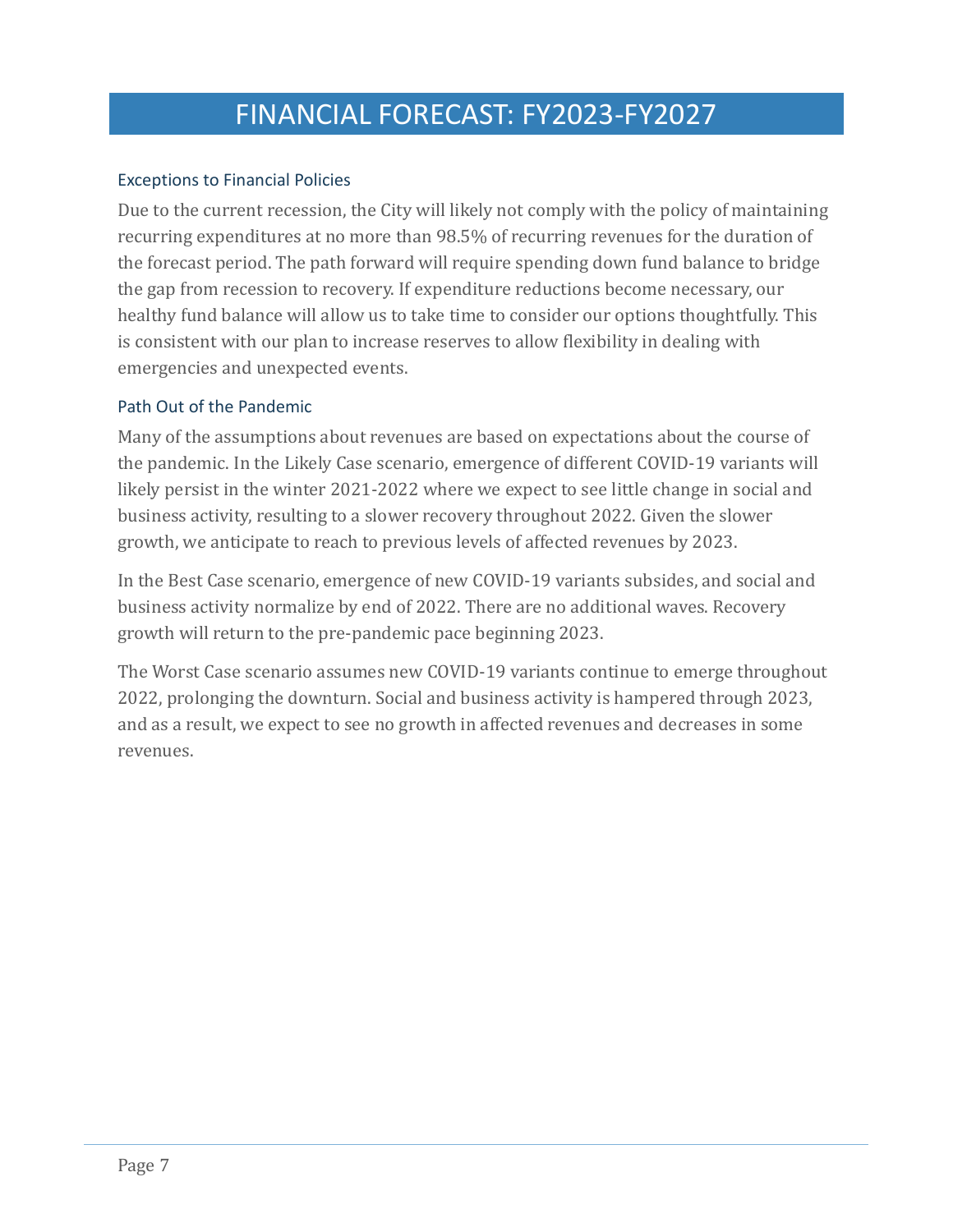### <span id="page-9-0"></span>COVID-19 Impacted Revenues

The COVID-19 pandemic had unprecedented effects on the economy. Staff spent a great amount of time and effort on additional analysis for the following revenues due to significant changes caused by the pandemic. Current FY2022 first half results were reviewed and compared to both pre-pandemic (FY2019 and FY2020) and pandemic (FY2021) actual revenues to identify any trends and major events that resulted in a significant change. Staff then used this analysis as a basis to determine projections for this forecast.

#### <span id="page-9-1"></span>a. Food & Beverage Tax

The City has seen stable food & beverage tax receipts in the current fiscal year. This is partially driven by an increase in the food & beverage tax from 1.5% to 2%, effective in March 2020, just as the pandemic was beginning.

FY2021 actual revenues were nearly \$1.3 million, which was higher than anticipated. Revenues have continued at approximately this level throughout the pandemic. FY2023 revenue is expected to remain stable and then grow with inflation moving forward.

#### <span id="page-9-2"></span>b. Hotel/Motel Tax

Hotel/motel tax revenues were significantly impacted by the pandemic during FY2021, decreasing from nearly \$930K in FY2019 to a low of \$490K in FY2021. In FY2022, the City has seen a rebound from the pandemic, with revenues expected to approach the pre-pandemic level.

Current fiscal year revenues are still on an upward trend and as a result, the projection anticipates healthy growth in FY2023. With the assumption of social and business activity to normalize by end of FY2023, revenues are expected to grow with inflation from FY2024-FY2027.

This does not include revenue related to the Hotel Royer because during the forecast period those revenues will be allocated to subsidizing development incentives.

#### <span id="page-9-3"></span>c. Sales Tax

The most significant change in revenues is related to State and Home Rule sales tax. After economic declines due to the pandemic, the City has seen an upward trend in sales tax receipts in the first six months of the current fiscal year. The following charts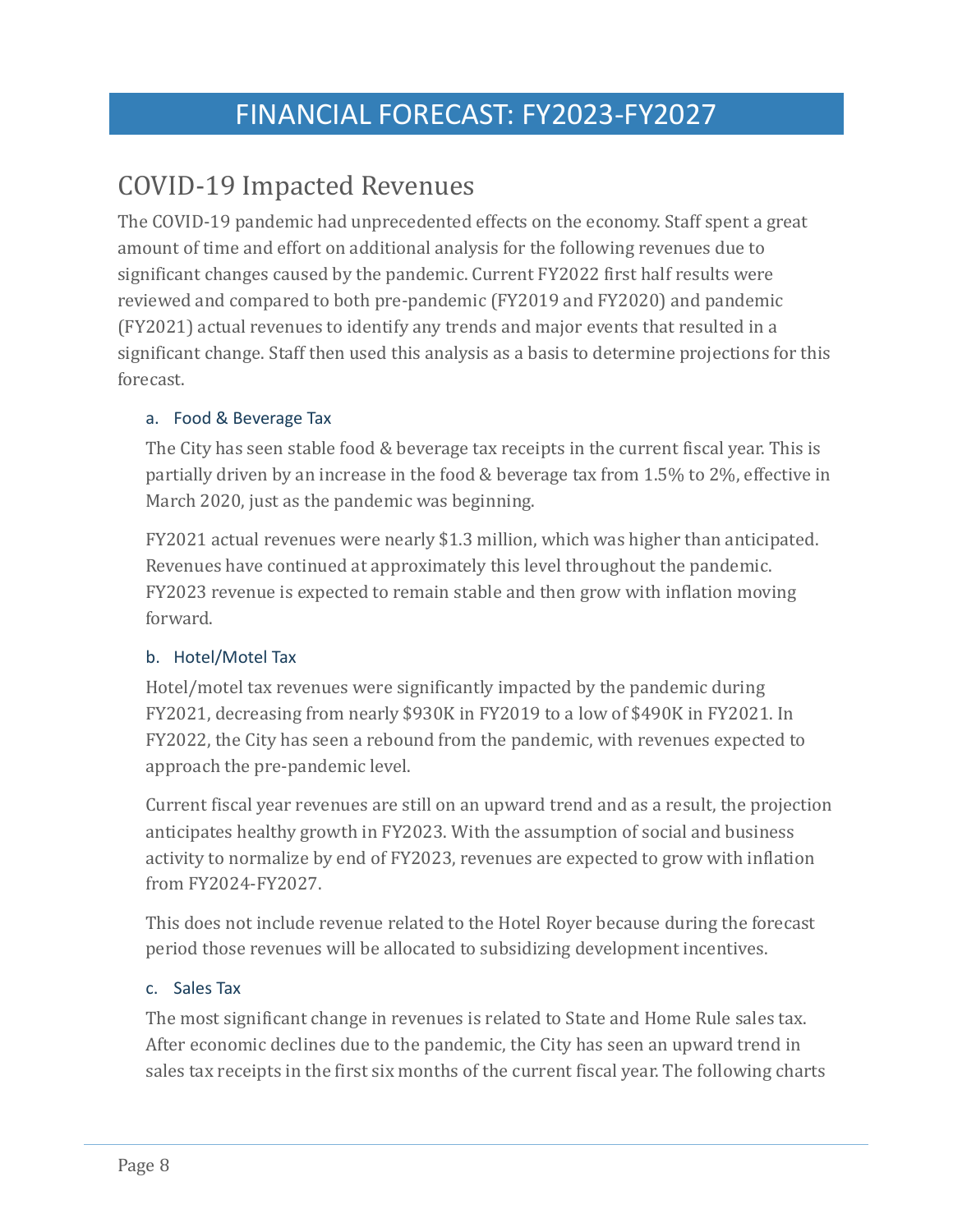show both State and Home Rule sales tax revenue in the last six months compared to the same months in prior years. These receipts represent sales that occurred from April through September (there is a 3-month lag from when the tax is collected and when the City receives the revenue).



FY2022 State sales tax receipts exceeded pre-pandemic figures by 29.56% YTD compared to the same months pre-pandemic in FY2019, up 19.63% compared to FY2020 and up about 24.05% compared to FY2021.



FY2022 Home Rule sales tax receipts show the same trend as State sales tax, exceeding pre-pandemic figures by 23.01% YTD compared to the same months pre-pandemic in FY2019, up 18.57% YTD compared to FY2020 and up about 28.62% compared to FY2021.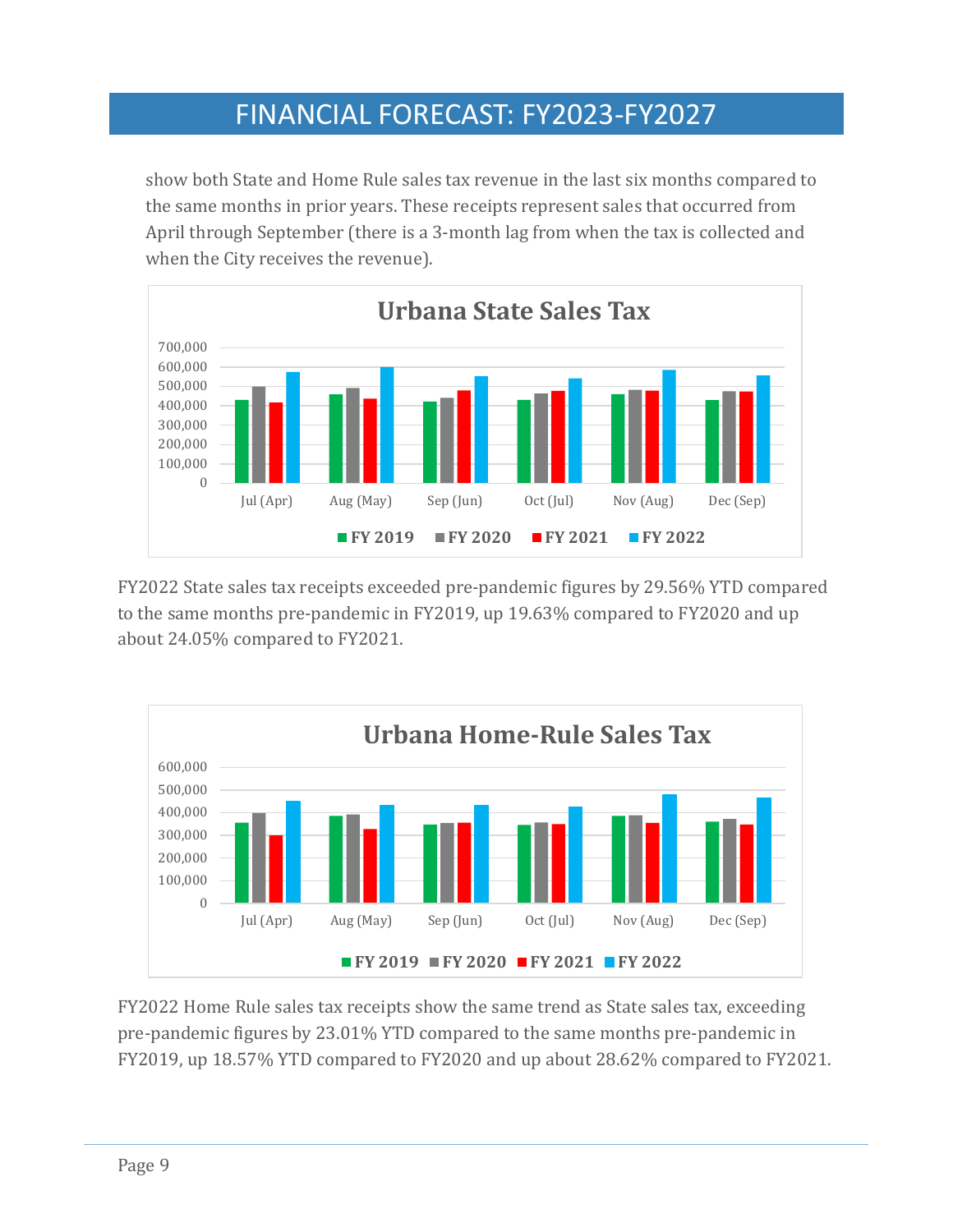Because of this positive rebound in sales tax revenues, staff estimates FY2022 revenues to be 17% higher than FY2021 figures for State and Home Rule sales tax receipts. However, this significant increase is expected to be an anomaly. Beginning in FY2023 and in future years, staff anticipates recurring Sales Tax growth to slow down to 1.8% in FY2023, 3.6% in FY2024, 3.8% in FY2025 and 4% in FY2026 and FY2027, which aligns with the Illinois retail sales growth rate projected by IHS Markit. IHS Markit is a national economic forecasting firm, which prepared projections for the Illinois Governor's Office of Management and Budget. IHS Markit gives its baseline forecast a 50 percent probability.

Some of the major factors that contributed to the rise in sales tax revenues that we see during the recovery phase are (1) increases in disposable income from the federal stimulus payments and (2) a shift in consumer demand from services to goods. During the pandemic when the government implemented the lockdown, social distancing measures and business restrictions, it caused a shift in consumer demand away from services to goods. By spending more time at home, the willingness to spend on services has been altered as consumers limit activities that are perceived to be high-risk, such as in-person interactions. This change in consumer behavior is expected to be temporary as public health concerns subside, enabling consumption to return to a more pre-pandemic combination of spending on goods and services.

Sales tax trends are also affected by phased in changes required by the Illinois Marketplace Fairness Act that changed how and to which locality sales tax revenues accrue. These changes were phased in between January 1 and July 1, 2020.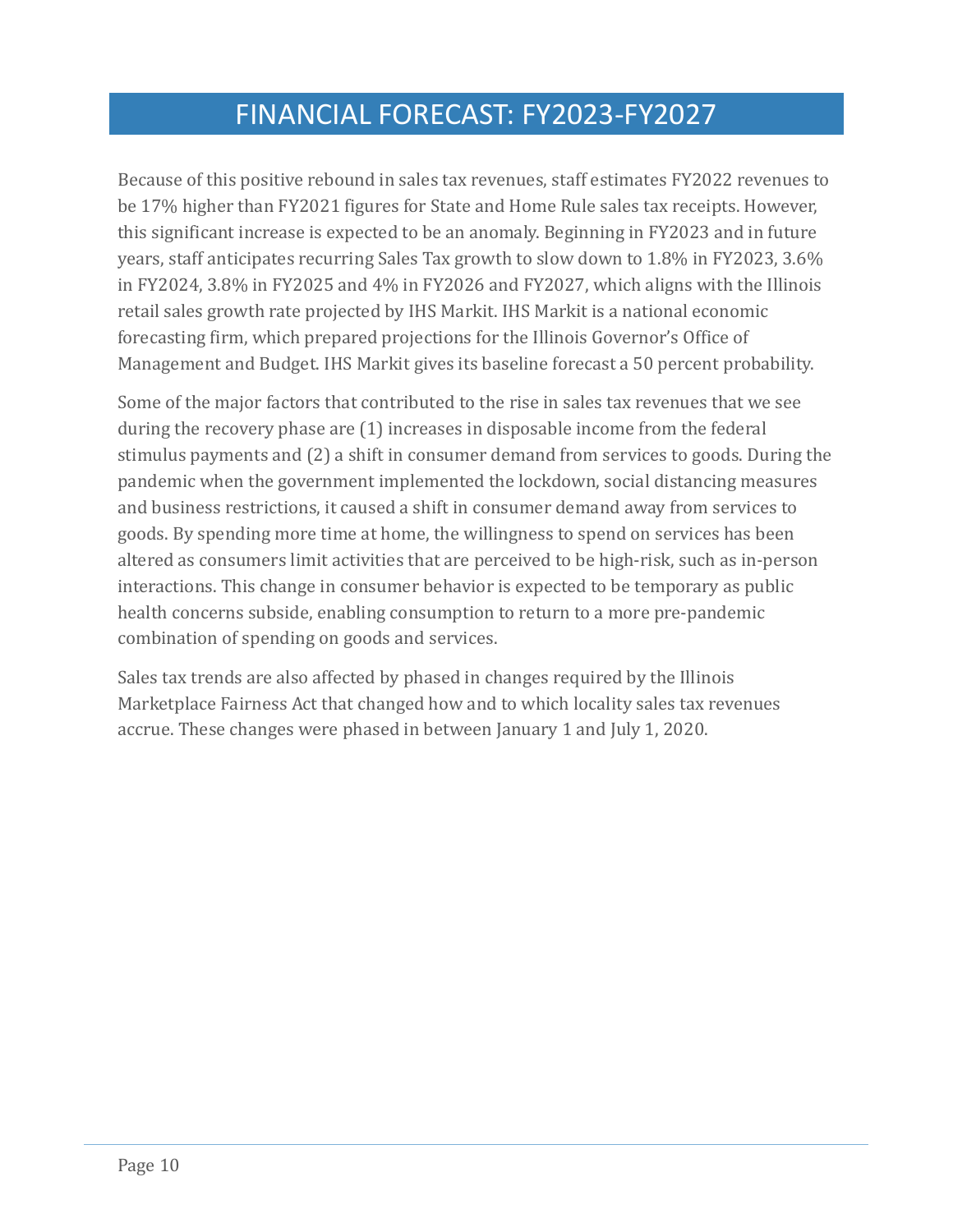### <span id="page-12-0"></span>Retained Risk Funding

Over the past few years, the fund balance in the Retained Risk Fund, which pays for liability and workers compensation claims, has been depleted. Next fiscal year, a one-time transfer of \$600,000 from the General Fund will likely be required to supplement reserves. This is incorporated into the forecast.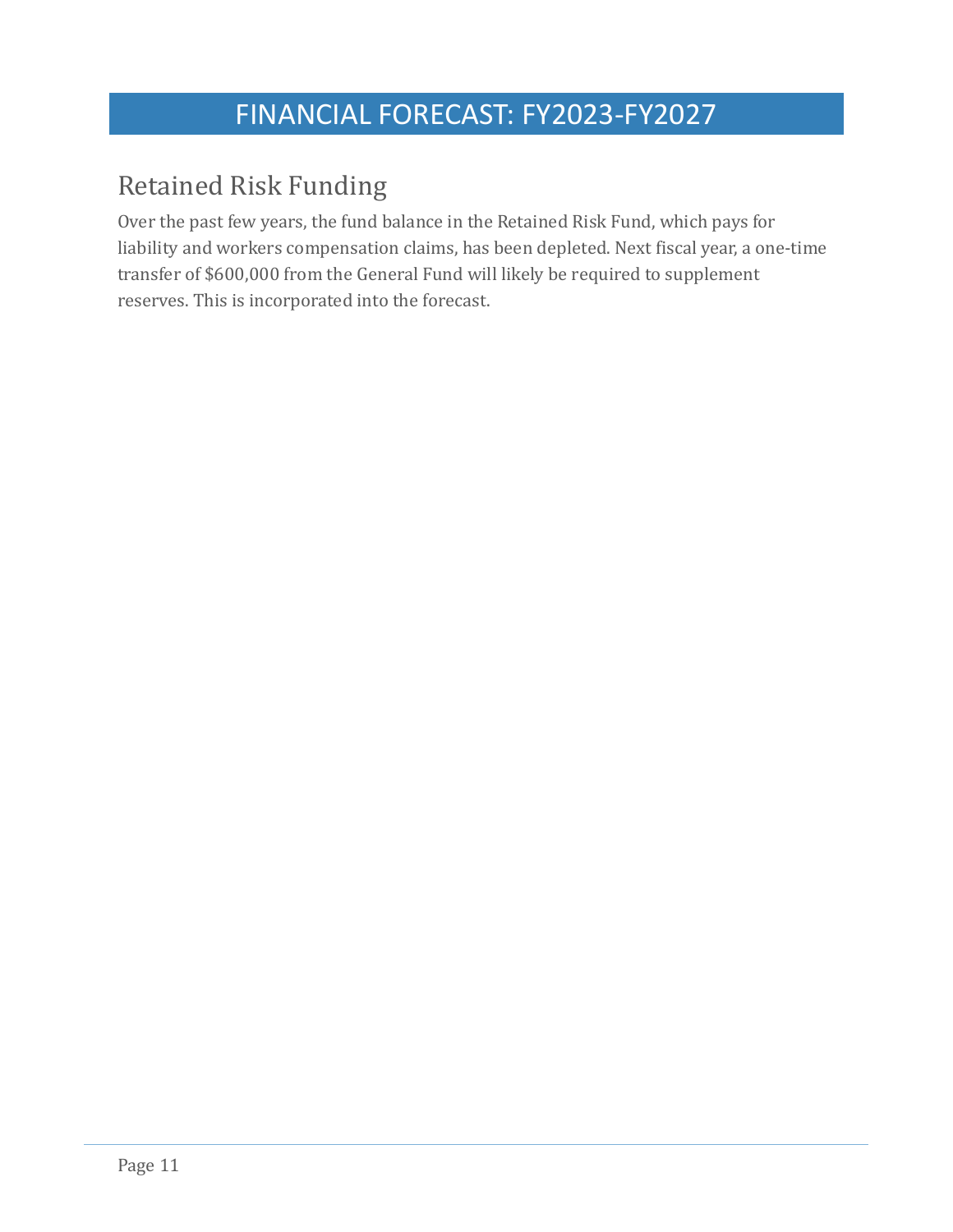### <span id="page-13-0"></span>Summary of Other Assumptions

The forecast is based upon assumptions about a variety of items. Some key assumptions are detailed in the following table. However, wages and some other assumptions are not detailed in the table due to potential impact on collective bargaining and negotiation for health insurance rates.

| <b>KEY ASSUMPTIONS</b>                  |                                                                                                                                                                                                                                                                                                                                         |                                                                                                                                                                                                  |                                                                                                                                                                                |  |
|-----------------------------------------|-----------------------------------------------------------------------------------------------------------------------------------------------------------------------------------------------------------------------------------------------------------------------------------------------------------------------------------------|--------------------------------------------------------------------------------------------------------------------------------------------------------------------------------------------------|--------------------------------------------------------------------------------------------------------------------------------------------------------------------------------|--|
|                                         |                                                                                                                                                                                                                                                                                                                                         |                                                                                                                                                                                                  |                                                                                                                                                                                |  |
|                                         | <b>Likely Scenario</b>                                                                                                                                                                                                                                                                                                                  | <b>Best Case</b>                                                                                                                                                                                 | <b>Worst Case</b>                                                                                                                                                              |  |
| <b>Indicators</b>                       |                                                                                                                                                                                                                                                                                                                                         |                                                                                                                                                                                                  |                                                                                                                                                                                |  |
| COVID-19 Pandemic                       | • Additional wave in winter<br>2021-2022<br>·Slow recovery<br>• Expect to see little change in<br>social and business activity<br>through 2022                                                                                                                                                                                          | . No additional waves<br>· Revenue growth to return<br>to pre-COVID-19 pace<br>. Social and business<br>activity to normalize by end<br>of 2022                                                  | • Multiple waves<br>throughout FY2022<br>. Will see no growth in<br>revenues and decrease<br>in some revenues.<br>. Social and business<br>activity hampered<br>through FY2022 |  |
| <b>Construction Cost Index</b><br>(CCI) | 2.68% CY22, then 3.0%<br>thereafter                                                                                                                                                                                                                                                                                                     | 2.0% CY22 and forward                                                                                                                                                                            | 3.25% CY22, then 3.25%<br>thereafter                                                                                                                                           |  |
| Population                              | 2020 census 38,336                                                                                                                                                                                                                                                                                                                      | Special census in 2023,<br>population increase 40,000<br>effective in 2025.                                                                                                                      | Same as likely                                                                                                                                                                 |  |
| Property Tax Rate                       | \$1.3499                                                                                                                                                                                                                                                                                                                                | Same                                                                                                                                                                                             | Same                                                                                                                                                                           |  |
| <b>Assessed Valuation Base</b>          | +3% annually                                                                                                                                                                                                                                                                                                                            | +4% annually                                                                                                                                                                                     | +2% annually                                                                                                                                                                   |  |
| <b>Revenues</b>                         |                                                                                                                                                                                                                                                                                                                                         |                                                                                                                                                                                                  |                                                                                                                                                                                |  |
| Home-Rule Sales Tax                     | •Grows 18.57% change<br>relative to pre pandemic<br>months for sales that<br>occurred in October through<br>December of 2021, then 10%<br>increase remainder of<br>FY2022.<br>•1.8%, 3.6%, 3.8%, 4.0% and<br>4.0% (IL retail sales growth<br>rates from FY23-FY27<br>respectively - based on IHS<br>Markit September 2021<br>forecast). | •Grows 18.57% change<br>relative to pre pandemic<br>months for sales that<br>occurred in October<br>through December of 2021,<br>then 20% increase<br>.0.5% higher than likely<br>from FY23-FY27 | •Slower projected<br>growth rate 5%<br>remainder of FY2022.<br>.1% less than likely in<br>FY23.<br>.1.0% growth from<br>FY24-FY27.                                             |  |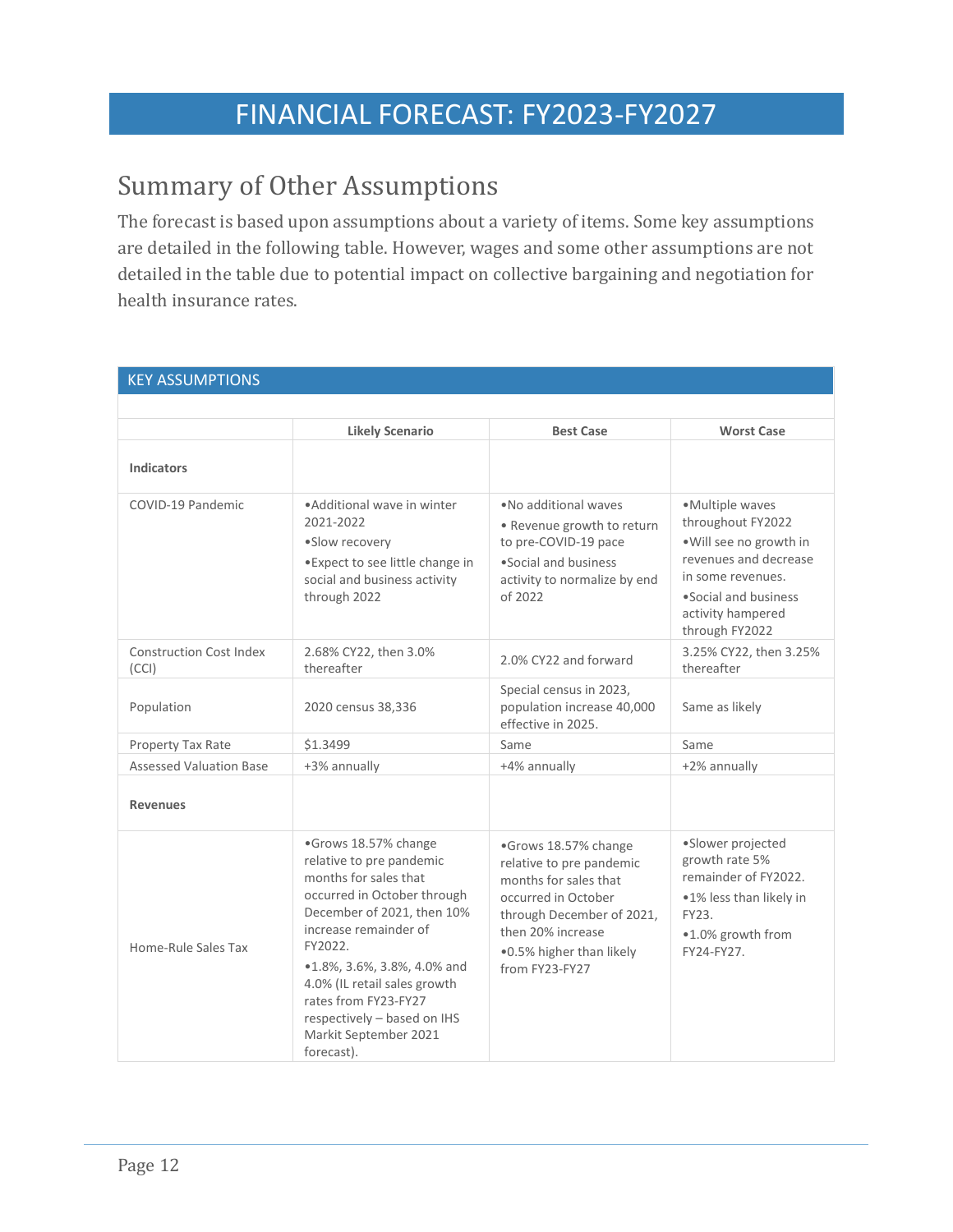#### KEY ASSUMPTIONS

| <b>State Sales Tax</b>                           | · Sales tax grows 19.63%<br>change relative to pre<br>pandemic months for sales<br>that occurred in October<br>through December of 2021,<br>then 10% growth remainder<br>of FY2022.<br>• 1.8%, 3.6%, 3.8%, 4.0% and<br>4.0% (IL retail sales growth<br>rates for FY23-FY27<br>respectively - based on IHS<br>Markit September 2021<br>forecast). | • Sales tax grows 19.63%<br>change relative to pre<br>pandemic months for sales<br>that occurred in October<br>through December of 2021,<br>then 20% growth<br>remainder of FY2022.<br>. 0.5% higher than likely<br>from FY23-FY27 | • New variants wave<br>continues, anticipate<br>slower growth at 5% in<br>the remaining of<br>FY2022.<br>.1% less than likely in<br>FY23.<br>.Flat from FY24-FY27. |
|--------------------------------------------------|--------------------------------------------------------------------------------------------------------------------------------------------------------------------------------------------------------------------------------------------------------------------------------------------------------------------------------------------------|------------------------------------------------------------------------------------------------------------------------------------------------------------------------------------------------------------------------------------|--------------------------------------------------------------------------------------------------------------------------------------------------------------------|
| Hotel / Motel Tax                                | • Projected 7.5% decrease<br>relative to pre pandemic<br>months the remainder of<br>FY2022.<br>• Revenues grows at 1.5% rate<br>relative to last pre pandemic<br>months from FY23 to FY27.                                                                                                                                                       | • Projected 2.5% growth<br>relative to last pre pandemic<br>months for the remainder of<br>FY22.<br>.3% growth in revenues from<br>FY23 to FY27.                                                                                   | • Projected 15% decrease<br>remainder of FY22.<br>• Revenues stabilizes by<br>FY23, then no growth<br>from FY24 to FY27.                                           |
| Food & Beverage Tax                              | • \$1.3M base in FY22, then<br>3% growth annually.                                                                                                                                                                                                                                                                                               | · 5% growth from FY23 to<br>FY27.                                                                                                                                                                                                  | • Flat in FY2022, then<br>1% growth                                                                                                                                |
| Use Tax                                          | • New census population at<br>\$39.70 per capita FY22, then<br>grows by 2.5% annually.                                                                                                                                                                                                                                                           | • Same in FY23-FY24, then<br>grows by 3% annually<br>· Special census in FY23<br>with an estimated increase<br>40,000 population effective<br>in FY25.                                                                             | · Same, then grows by<br>1.5% annually                                                                                                                             |
| Income Tax                                       | • \$131.20 per capita FY22, flat<br>FY23, then +2%<br>• Also affected by new census<br>population.                                                                                                                                                                                                                                               | • Grows by 3% annually<br>· Special census in FY23<br>with an estimated increase<br>40,000 population effective<br>in FY25.                                                                                                        | • Grows 1.5% from base                                                                                                                                             |
| Police/Fire Pensions-<br>Property Tax Revenue    | Actuarial estimates, based on<br>policy                                                                                                                                                                                                                                                                                                          | Actuarial estimates, based<br>on policy                                                                                                                                                                                            | Actuarial estimates,<br>based on policy                                                                                                                            |
| <b>Expenditures</b>                              |                                                                                                                                                                                                                                                                                                                                                  |                                                                                                                                                                                                                                    |                                                                                                                                                                    |
| <b>IMRF Rate</b>                                 | 9.51% for CY22 and 10.50%<br>thereafter                                                                                                                                                                                                                                                                                                          | 9.51% for CY22 and 9.50%<br>thereafter                                                                                                                                                                                             | 9.51% for CY22 and<br>11.50% thereafter                                                                                                                            |
| Police/Fire Pensions-<br>Expense / Contributions | Actuarial estimates, based on<br>policy                                                                                                                                                                                                                                                                                                          | Actuarial estimates, based<br>on policy                                                                                                                                                                                            | Actuarial estimates.<br>based on policy                                                                                                                            |
| Supplies & Services                              | Inflation                                                                                                                                                                                                                                                                                                                                        | Inflation                                                                                                                                                                                                                          | Inflation + 1%                                                                                                                                                     |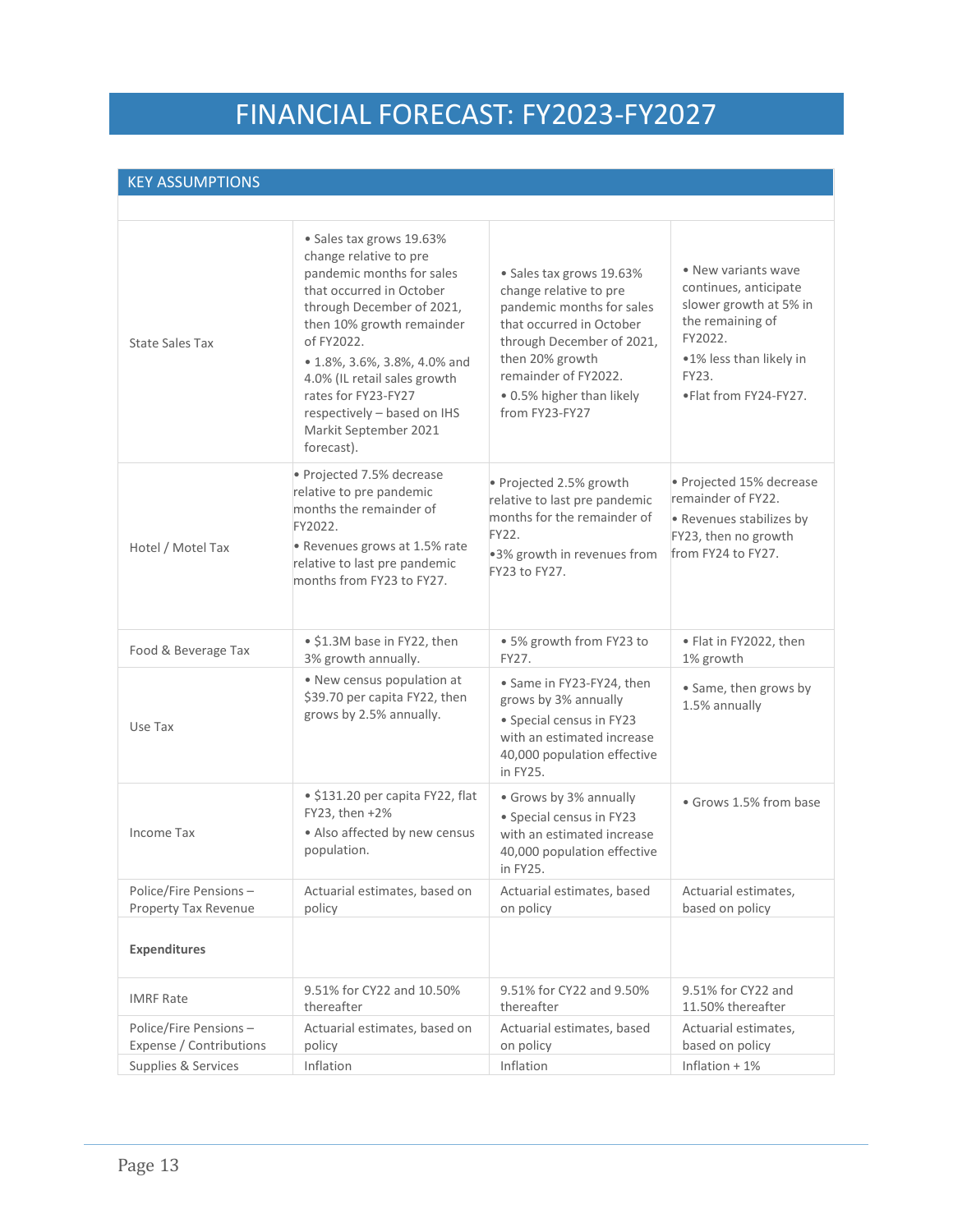#### KEY ASSUMPTIONS

| Capital Improvement<br><b>Transfers</b>   | Increase by CCI                          | Increase by CCI | Increase by CCI |
|-------------------------------------------|------------------------------------------|-----------------|-----------------|
| <b>VERF Transfers</b>                     | $+2\%$ annually                          | +1.5% annually  | +2.5% annually  |
| Retained Risk - additional<br>1x transfer | \$600K FY23                              | \$400K FY23     | \$700K FY23     |
| Underspending                             | 2% below budget each year of<br>forecast | Same            | Same            |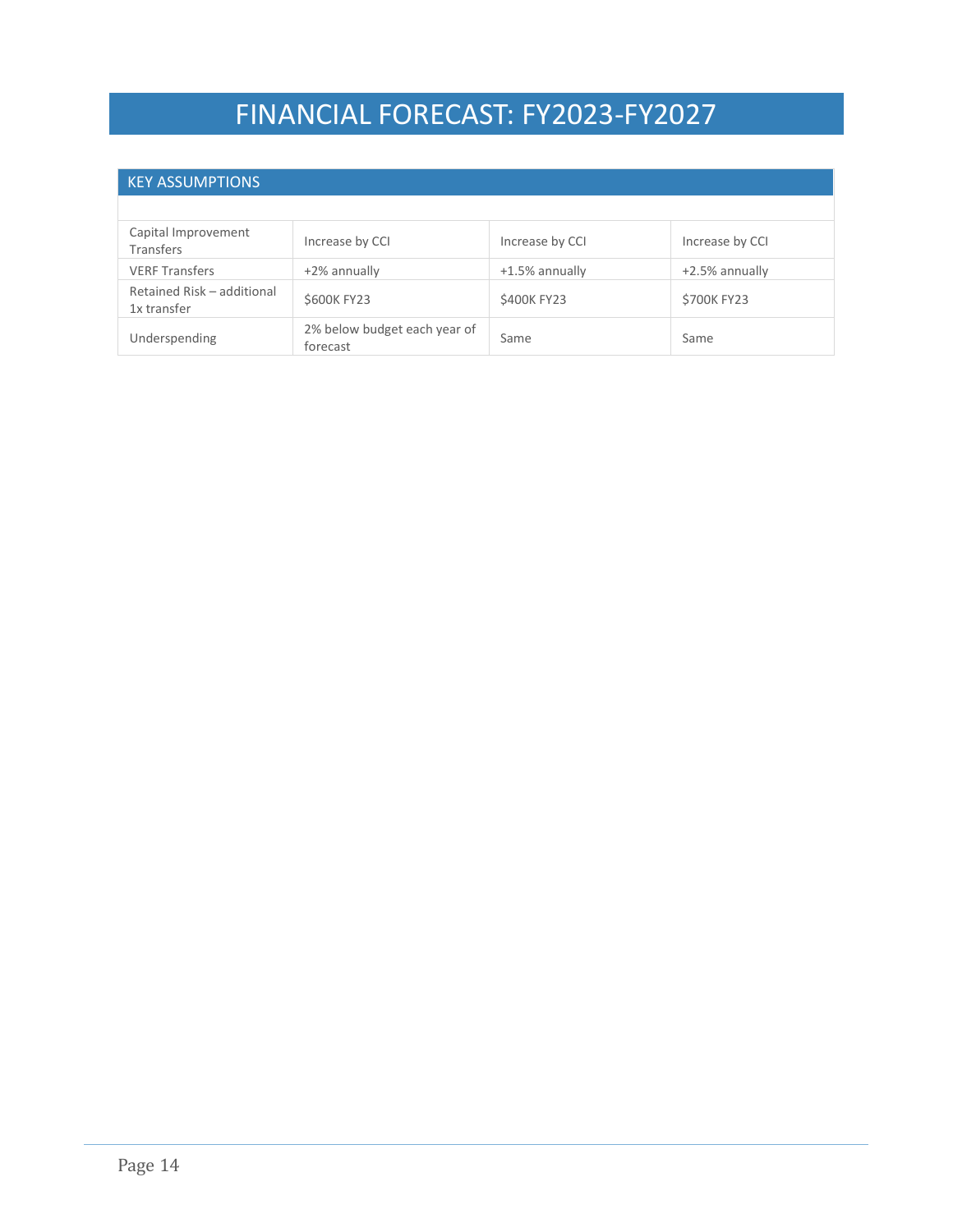### <span id="page-16-0"></span>Forecast

#### <span id="page-16-1"></span>INDICATORS OF FISCAL HEALTH

We use two primary indicators of fiscal health in this forecast.

#### <span id="page-16-2"></span>Recurring Expenditures as a Percent of Recurring Revenues

This measure indicates the ability to sustain expenditures for programs and services over the long-term and ensures that the City does not make long-term commitments for which funding may not be available in the future. The City's policy of budgeting recurring expenditures at not more than 98.5% of recurring revenue provides a cushion against modest fluctuations in recurring revenue so that expenditures will not exceed revenue.

#### <span id="page-16-3"></span>Fund Balance as a Percent of Recurring Expenditures

This measure indicates the City's ability to withstand economic downturns, finance cash flow given variability of revenue streams throughout the year, provide a stable tax rate, respond to natural disasters, and provide for unanticipated needs or unexpected opportunities. The City's current policy of maintaining a fund balance of at least 20% of recurring expenditures provides a significant buffer, but a policy of 25% has been recommended. Staff expects to bring that for approval in the near future, and this forecast is prepared on that basis.

#### <span id="page-16-4"></span>RISK ASSESSMENT

Because of the current pandemic and recession, there is considerable risk inherent in this forecast. This is unprecedented in recent history.

While the Likely scenario is based on assumptions that staff feels are most probable, there is downside risk in the forecast. However, given the current level of certainty, we could also end up doing better than the Likely scenario. Fortunately, because of our healthy fund balance, we have the ability to take a "wait and see" approach.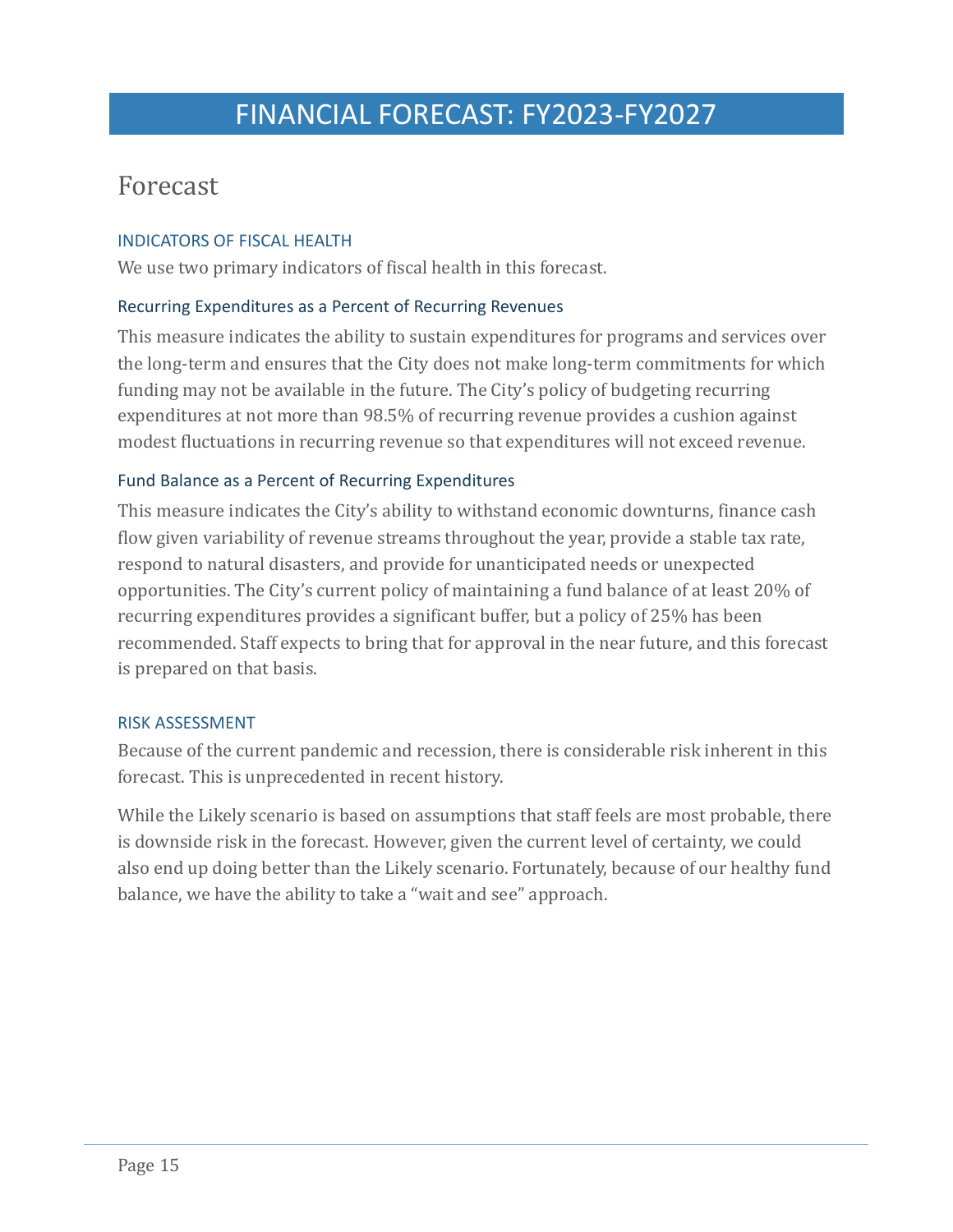#### <span id="page-17-0"></span>REVENUES & EXPENDITURES

Recurring revenues and expenditures for the Likely scenario are depicted in the chart below. Recurring revenues exceed recurring expenditures in FY2022 and FY2023. However, this reverses each year from FY2024 to FY2027 where recurring expenditures exceed recurring revenues. Normally, staff would recommend budget reductions or revenue increases in this situation. However, because of the City's healthy fund balance and the significant uncertainty about recovery from the recession, staff feels that is acceptable to draw down fund balance until there is more certainty.



As shown below, the rate of growth in recurring expenditures outpaces the rate of growth in recurring revenues throughout most of the forecast period because of anticipated slower economic growth during recovery from the recession. If revenues grow more slowly than expenditures over the long term, the City will be in a position of requiring revenue increases or expenditure reductions on an ongoing basis.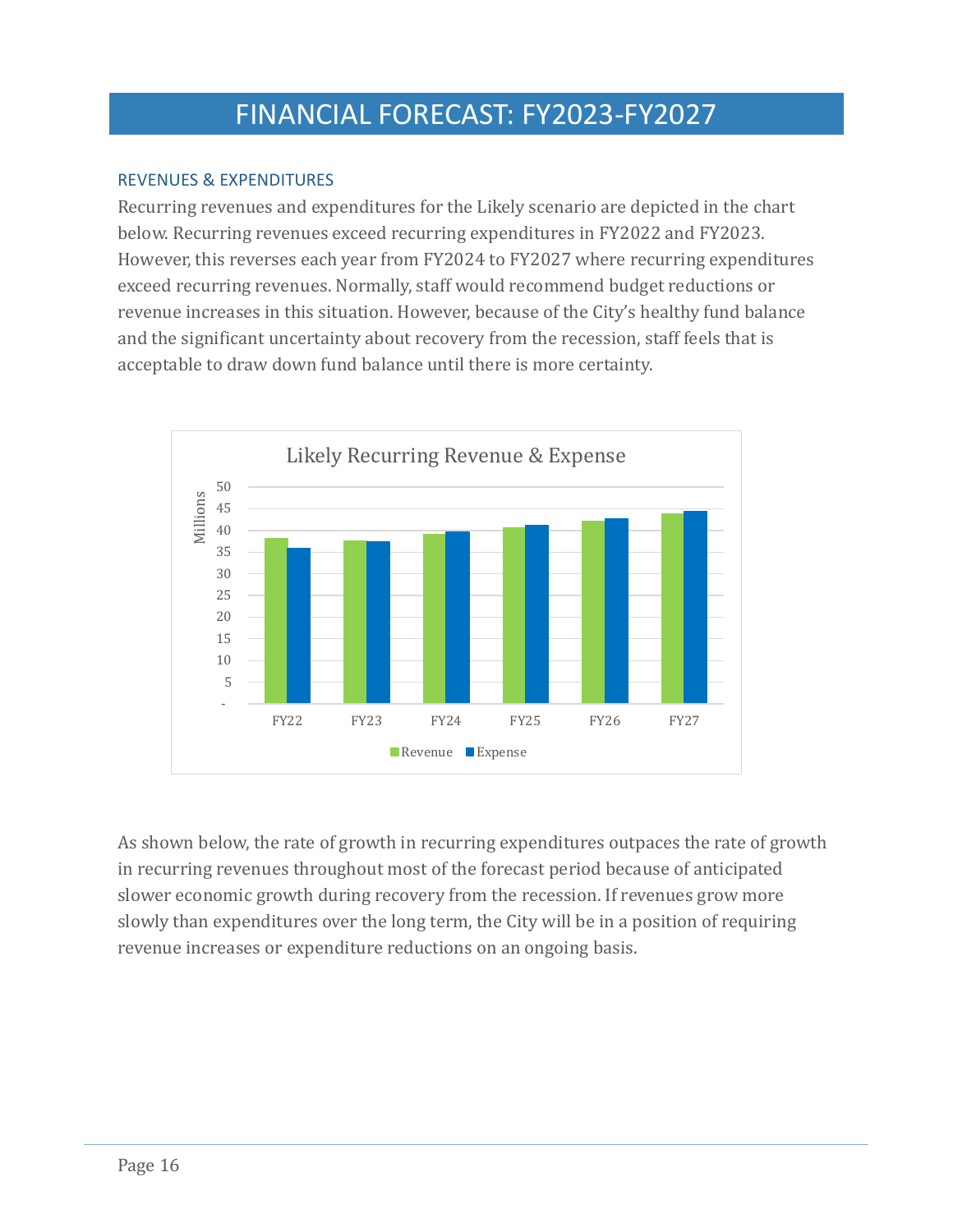

During this period, the release of new census data and incorporation of that data into the formula for distributing state-shared revenues also contributes to contraction of revenues in FY2023. Income tax and use tax distributions are based on population. The 2020 Census showed a decrease in the City of Urbana's population count from 41,250 to 38,336 (7.06% decrease). This decrease in population will result in lower distributions in income and use tax to the City in future years. (Revenues in other funds are also affected.)

The chart above shows the gap between growth in recurring revenues and recurring expenses closing by the end of FY2027. Increased development activity could contribute to the closing gap more quickly, and additional, sustained development activity is the best option for eliminating this structural deficit.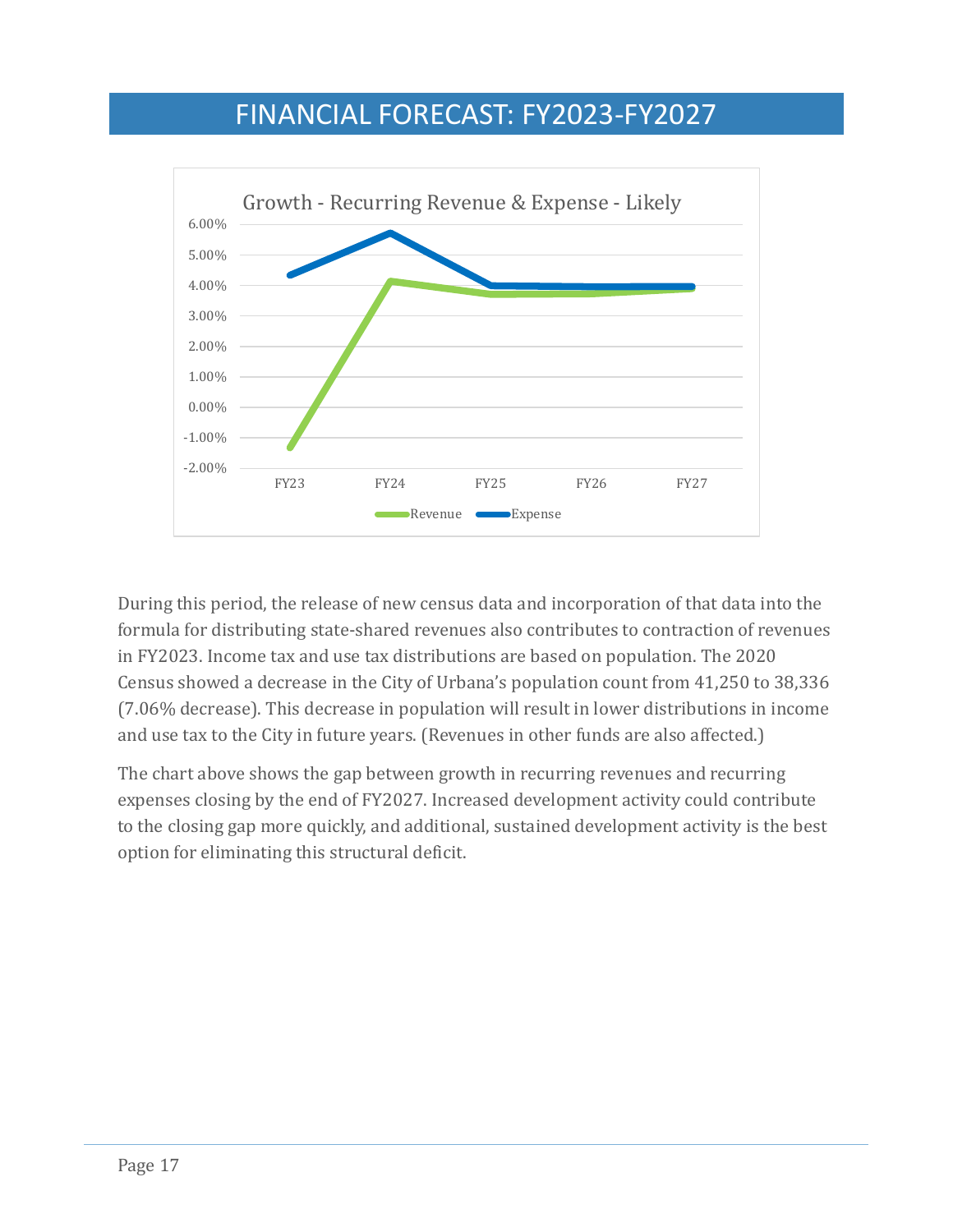#### <span id="page-19-0"></span>FUND BALANCE

This chart shows that unassigned fund balance will remain relatively stable in FY23 and FY24, then decreases modestly throughout the forecast period in the Likely scenario. In the Best Case, fund balance will increase over time, while in the Worst Case it decreases over time.



In the Likely scenario, the City would expect to be above the current policy goal, without significant adjustments to the budget for a couple of years, which provides some flexibility in how we respond to the pandemic.

If the best case scenario were to occur, those excess revenues would likely be allocated to one-time expenditures, such as additional funding for the Equity and Quality of Life (EQL) project, which is designed to fund smaller infrastructure improvements in underserved neighborhoods.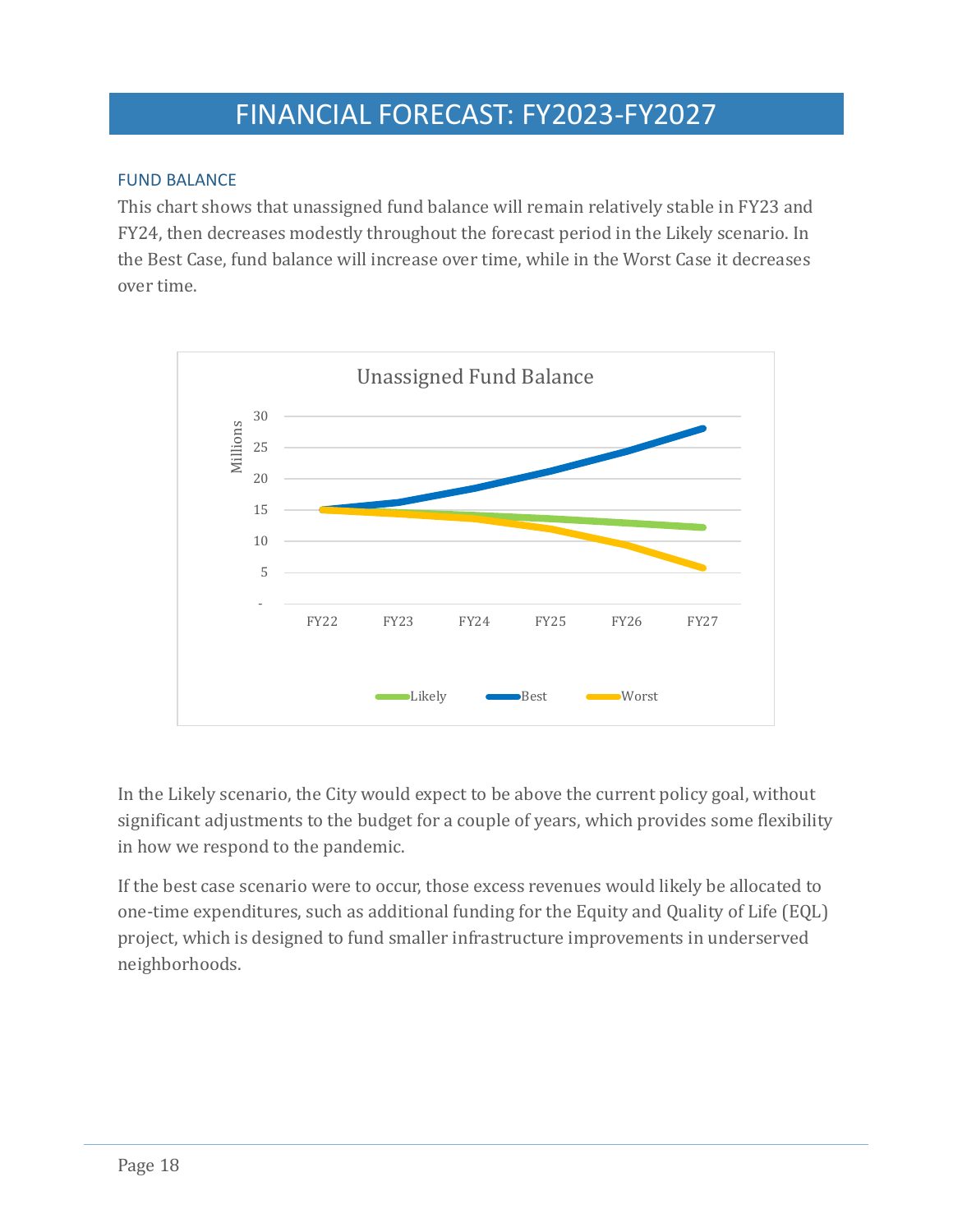In the Likely scenario, the fund balance is expected to exceed the recommended 25% fund balance goal throughout the forecast period. It is quite likely that the 25% minimum balance level is adequate to deal with a Worst Case scenario or an unexpected event such as a natural disaster or another economic downturn from the pandemic.